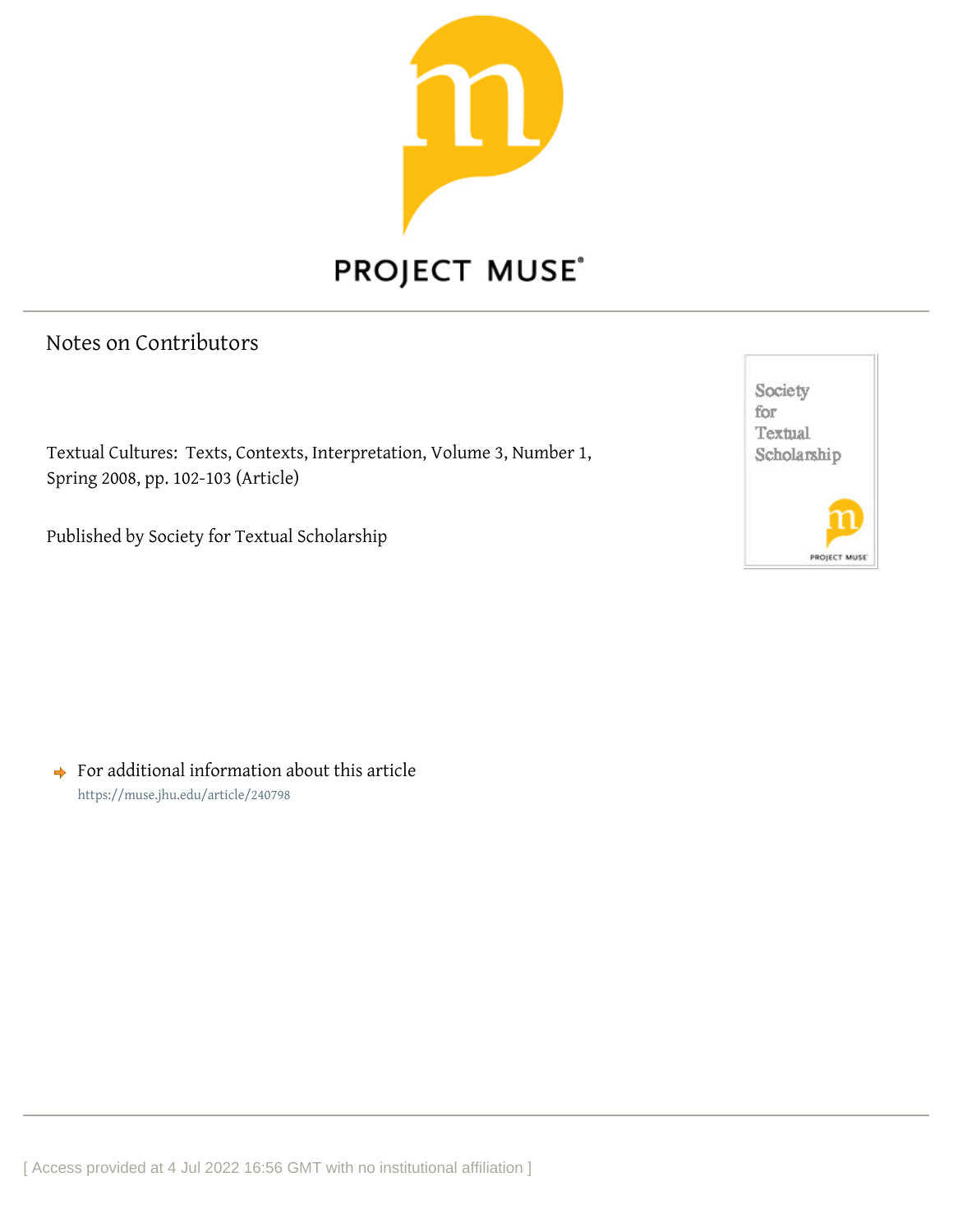## **Notes on Contributors**

Marta Werner is Associate Professor of English at D'Youville College. She is the author/editor of *Emily Dickinson's Open Folios* and *Radical Scatters: An Electronic Archive of Dickinson's Late Fragments.* She is also co-author/editor, with Nicholas Lawrence, of *Ordinary Mysteries: The Common Journal of Nathaniel and Sophia Hawthorne.*

Jack Stillinger is Center for Advanced Study Professor of English (emeritus) at the University of Illinois at Urbana-Champaign. His latest scholarly book (his twenty-seventh) is *Romantic Complexity: Keats, Coleridge, and Wordsworth*, published by the University of Illinois Press in 2006.

Donald H. Reiman, Adjunct Professor of English at the University of Delaware, is co-editor of *Shelley and his Circle* and *The Complete Poetry of Percy Bysshe Shelley*, as well as author, editor, or compiler of numerous other editions and critical studies of British poets from Chaucer and Shakespeare to Yeats and A. R. Ammons.

J. C. C. Mays was professor of English at University College Dublin until he retired a few years ago. He has edited the *Poetical Works* of S. T. Coleridge in the Bollingen editon, as well as works by several Irish authors (W. B. Yeats, Denis Devlin, James Joyce).

DAVID GREETHAM is Distinguished Professor of English, Interactive Technology, and Medieval Studies at the City University of New York Graduate Center. His books include *Theories of the Text, Margins of the Text, Textual Transgressions*, and *Textual Scholarship*. He founded the Society for Textual Scholarship in 1979 and was its first Executive Director and past President. His latest book is on *The Pleasures of Contamination* and he is currently working on a syntax of incomplete works.

W. Speed Hill was co-founder of STS, co-editor of *Text*, and past President of the Society of Textual Scholarship. For many years he was a professor of Eng-